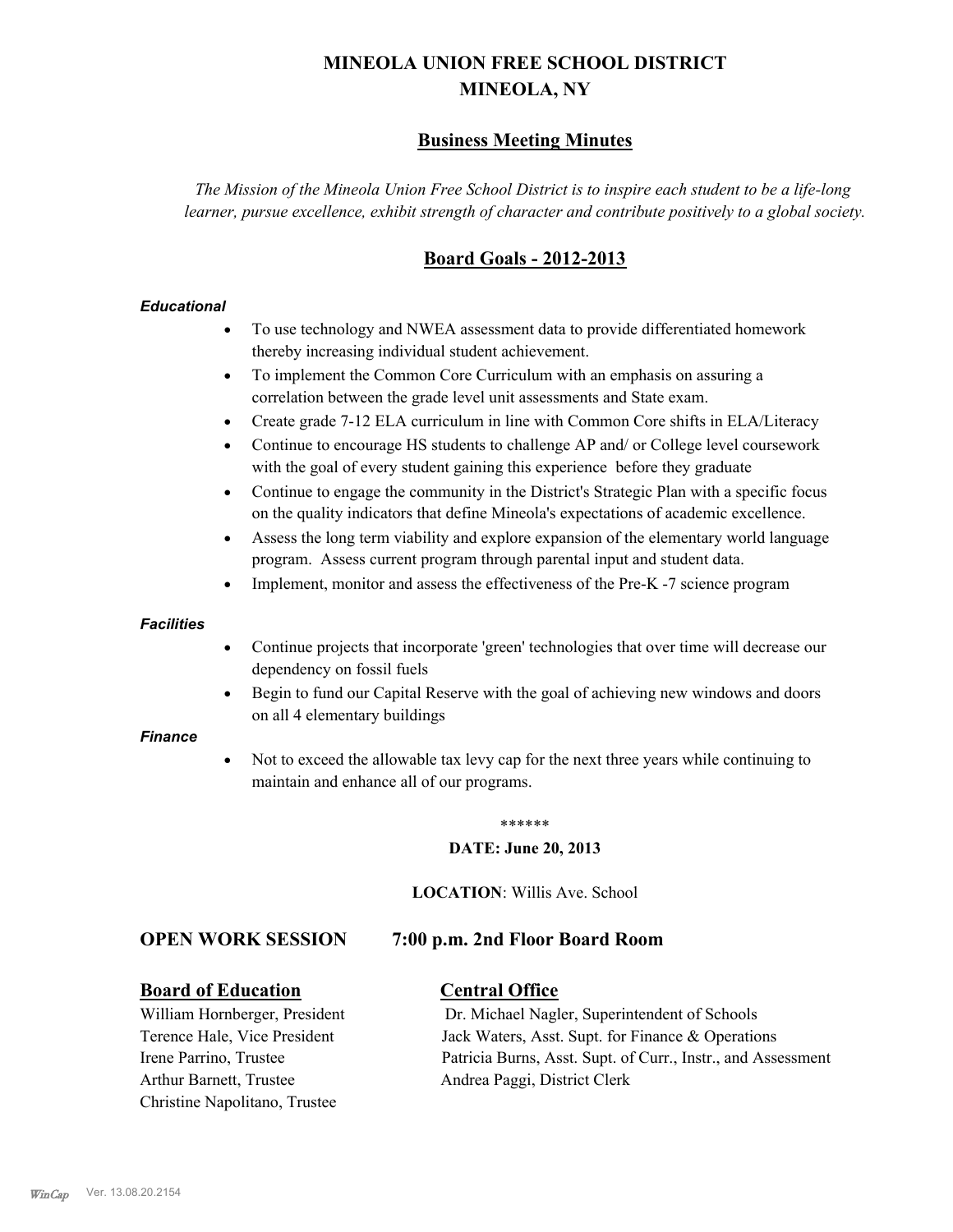# **A. Call to Order - 7:05pm B. Pledge of Allegiance C. Reading of Mission-** Dr. Michael Nagler **D. Moment of Silent Meditation**

## **E. Dais & Visitor Introductions**

### **F. High School Student Organization Report**

There was no report this evening. The Superintendent stated that the graduation is Saturday.

### **G. BOE Reports**

### **a. Comments from Board Trustees**

Ms. Napolitano stated that she is very excited to attend the graduation this Saturday. Ms. Napolitano stated that she would like to read a statement regarding Mr. Hale. She stated that she has worked with Mr. Hale for 4 years and she stated that he is always there. They worked together during the very stressful reconfiguration process. She added that all members bring something to the table and described Mr. Hale as the "Rock" and stated she will miss him.

Mr. Barnett congratulated the Superintendent, the administration and teachers on a great year. We were awarded the Efficiency Grant and other Districts are coming to Mineola to see what we are doing. He also congratulated this year's graduates. Mr. Barnett thanked the other Board members for helping him make the transition to a Board member and helping him through the events of the past year. He stated that he wanted to say a few words to Mr. Hale and compared his life to the story "It's a Wonderful Life". He stated that Mr. Hale leaves the District a better place and presented him with a copy of Tom Sawyer.

Ms. Parrino thanked the community for allowing her to serve as Board Trustee and congratulated Ms. Navarra on winning the election.

Mr. Hale stated that he feels that Mineola has become a leader in Education of the 21st Century. He thanked Ms. Napolitano and Mr. Hornberger for their leadership. He discussed the various distractions that have occurred but stated that we were never blown off course. Mr. Hale stated that he resigned so that this will not change. He stated that he has 3 passions in life: family, faith and community. He thanked his wife and daughter for their love and support and stated that he has been humbled by the outpouring of community support. Mr. Hale stated that he will not go away completely, but will find his new place. He talked about his love and pride in the school district and he said that he wants the focus to return to the kids.

### **b. Comments from Board President**

Mr. Hornberger stated that he would like to delay his comments at this time.

### **c. Comments from Superintendent**

The Superintendent thanked both of the Board Members, whose last meeting is tonight. He stated that this is not a paid position that requires a lot of dedication. Dr. Nagler stated that it is sad when a Board member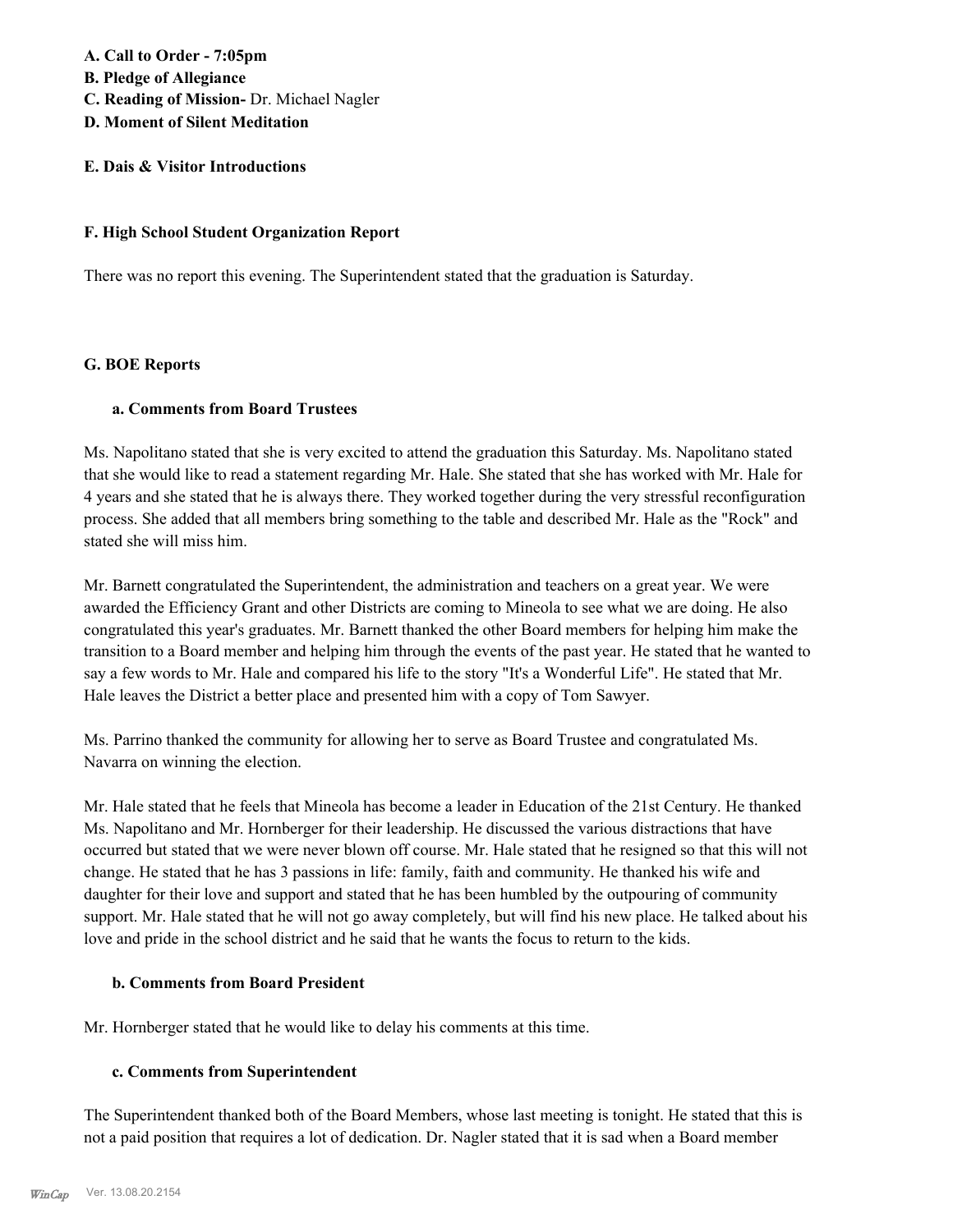leaves because you get to know them and their families. The Superintendent added that it saddens him how the year is ending. He stated that a great deal of work was put into being positive and people should be proud of the district. The Superintendent stated that he has been here for 14 years and many times the focus is on the bad thing that happens rather than the whole picture.

The Superintendent stated that he met with Sprint to explore plans to provide internet service to families of children, who use the iPads at school, however do not have internet service at home. Sprint has a number of plans available and can cap service. He added that he spoke with Senator Martins regarding securing another \$50,000 grant for the district. This grant could be used to cover the service. The Superintendent asked the Board for permission to pursue a plan with Sprint. Mr. Barnett asked about the data cap and if it is enough for the student's needs. Dr. Nagler stated that parents would be responsible for monitoring their children. Mr. Barnett also asked the length of the plan and if the District is stuck if it doesn't work. The Superintendent stated that this would be looked into. Ms. Parrino asked about a RFP and Dr. Nagler stated that only Sprint and At&T provide this coverage. Mr. Hornberger stated that he would like the Superintendent to contact both Sprint and AT&T and discuss price points and capacity. He stated that we will also need to determine "need" and how data will be filtered. The Board would like to move forward with this as soon as more data is obtained.

The Superintendent reported that although he does not have all of the data yet, the Regents results are positive. He stated that he anticipates many more changes coming from the State. The Superintendent reported that the NWEA results were better than last year. He feels we are on the right path. The children are enjoying learning and the teachers are thinking creatively. Finally, Dr. Nagler stated that he is looking forward to the 7th grade Moving-Up Ceremony and the High School Graduation, although he still has to write his speeches.

### **H. Old Business**

Mr. Hornberger asked the Board if there is any old business. Mr. Barnett asked if there will be need to set up a Special Meeting next week (6/27) to interview candidates for the Board seat to be vacated by Mr. Hale. Mr. Hornberger stated that letters have been requested from individuals interested and he feels all should be interviewed. He asked for the Board to be polled regarding interviewing all candidates on 6/27 at a Special Meeting 7pm. All were in favor and this passed. He stated that there will be a Special Meeting on 6/27 at 7pm; the public meeting will be opened and then the Board will go into Executive Session to conduct the interviews. It is possible that the Board will come out of session and will have a decision on who will fill the seat. The Board will return to Executive session to conduct the interviews for the Jackson Avenue Principal. Mr. Hornberger stated that Ms. Navarra will be invited to attend the executive session to listen only; she will not have a vote in the decision. Mr. Hale will also be part of the process.

Ms. Parrino asked for an update on the Meadow Drive project. The Superintendent reported that he and Mr. Waters did a walk through of the site and the contractors are almost to the punch item list. The contractors did miss the completion date; however the project will be ready for September. She also asked for a security update and the Superintendent stated that they will be visiting Meadow and Hampton in order to solidify the plans for the "man traps". He added that come September, full security measures will be up and running. The Superintendent asked that the public be understanding with entering the buildings once the new security is in place.

Mr. Hornberger asked for an update on the status of the Jackson Avenue Cafeteria project. The Superintendent stated that he is unable to expedite the decision by the State and added that we will not have approval this summer. He stated that we will need to move to plan 2- push project to next summer or start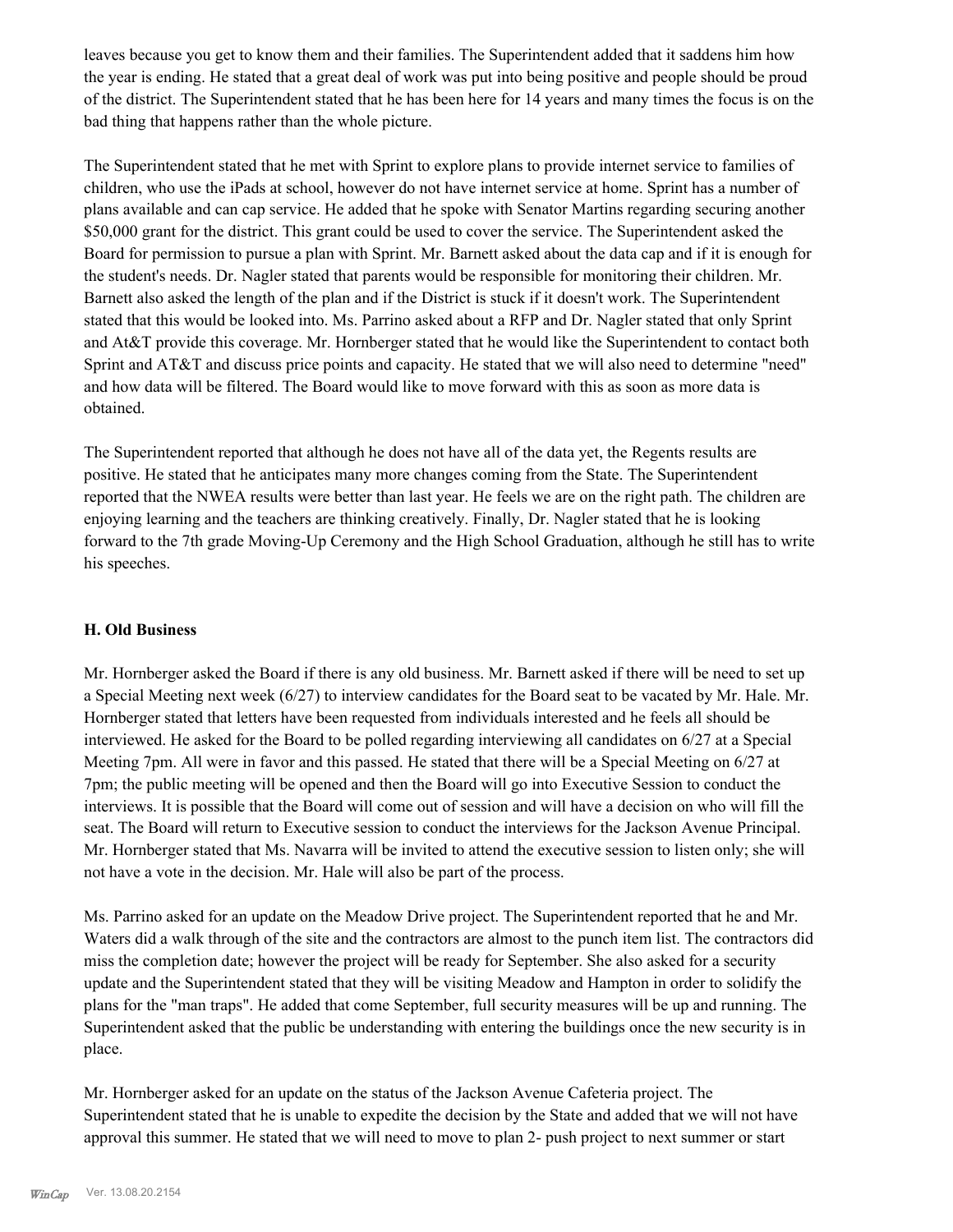during winter break. Mr. Barnett stated that he feels that as long as it would not be a problem with the budget, we should wait until next summer to begin the project. Mr. Hornberger asked for an update on the audio for the Board Meetings. The Superintendent stated that at the last meeting, there was a demo of the video streaming on the website. He stated that if there are sound issues, we may need to upgrade the mikes. Dr. Nagler suggested that we set up the streaming and purchase mikes if necessary. Mr. Barnett stated that he is concerned about open mikes. The Superintendent stated that he will make recommendations to the Board regarding this issue. Mr. Hornberger's final comment was to thank Mr. Hale for his friendship over the past few years.

### **I. New Business**

**RESOLUTION # 66 - BE IT RESOLVED** that the Board of Education hereby approves the transfer of a sum not to exceed \$4,000,000, of unassigned fund balance from the 2012-13 fiscal year, to the previously established Capital Reserve Fund.

**Motion:** Terence Hale **Second:** Christine Napolitano

Discussion: Mr. Hornberger asked for an explanation of this resolution and Mr. Waters stated that if the District needs to move money to the reserves, we must take this action now. He added that it does not mean that we will fund the reserve to the amount listed. Mr. Waters stated that Resolution #67 is done for the same reason. Mr. Hornberger stated that the Board can move money into the reserves but cannot move the money out without the vote of the community.

| Yes: | Christine Napolitano  | No: | None |
|------|-----------------------|-----|------|
|      | <b>Arthur Barnett</b> |     |      |
|      | Irene Parrino         |     |      |
|      | Terence Hale          |     |      |
|      | William Hornberger    |     |      |

**Passed:** Yes

**RESOLUTION #67 - BE IT RESOLVED** that the Board of Education hereby approves the transfer of a sum not to exceed \$ 500,000, of unassigned fund balance from the 2012-13 fiscal year, to the previously established Worker's Comp Reserve Fund.

**Motion:** Terence Hale **Second:** Arthur Barnett

Discussion: Mr. Waters was asked for an explanation of moving funds to the Worker's Comp reserve and he stated that the State has been increasing the worker's comp payouts and it is prudent for the District to have the money in reserve in the case of a large payout.

| Christine Napolitano<br>Yes: |                       | No: | None |
|------------------------------|-----------------------|-----|------|
|                              | <b>Arthur Barnett</b> |     |      |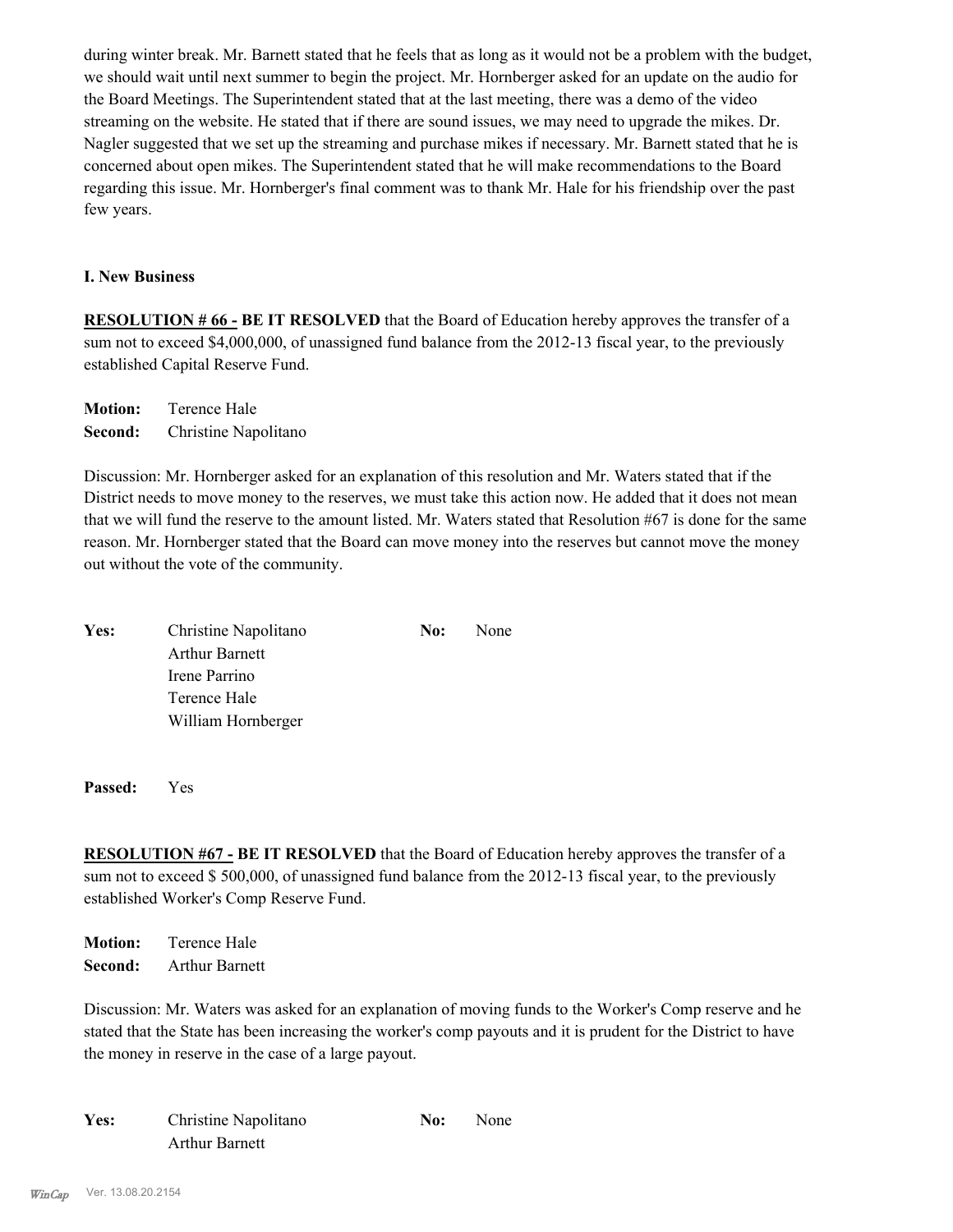Irene Parrino Terence Hale William Hornberger

**Passed:** Yes

**RESOLUTION # 68 - BE IT RESOLVED** that the Board of Education hereby approves the adoption of the new Strategic Objectives.

**Motion:** Irene Parrino **Second:** Christine Napolitano

Discussion: Mr. Hornberger stated that the Board has all received copies of the new Strategic Objectives and he acknowledged the hard work of the committee. The Superintendent thanked Ms. Desiderio for getting this on the agenda. Ms. Parrino asked if there was a change was made from the presentation. Mr. Hornberger stated that the one objective, for which the wording was questioned, has been changed (one word has been removed). There was no further discussion.

| Yes: | Christine Napolitano  | No: | <b>None</b> |
|------|-----------------------|-----|-------------|
|      | <b>Arthur Barnett</b> |     |             |
|      | Irene Parrino         |     |             |
|      | Terence Hale          |     |             |
|      | William Hornberger    |     |             |
|      |                       |     |             |

**Passed:** Yes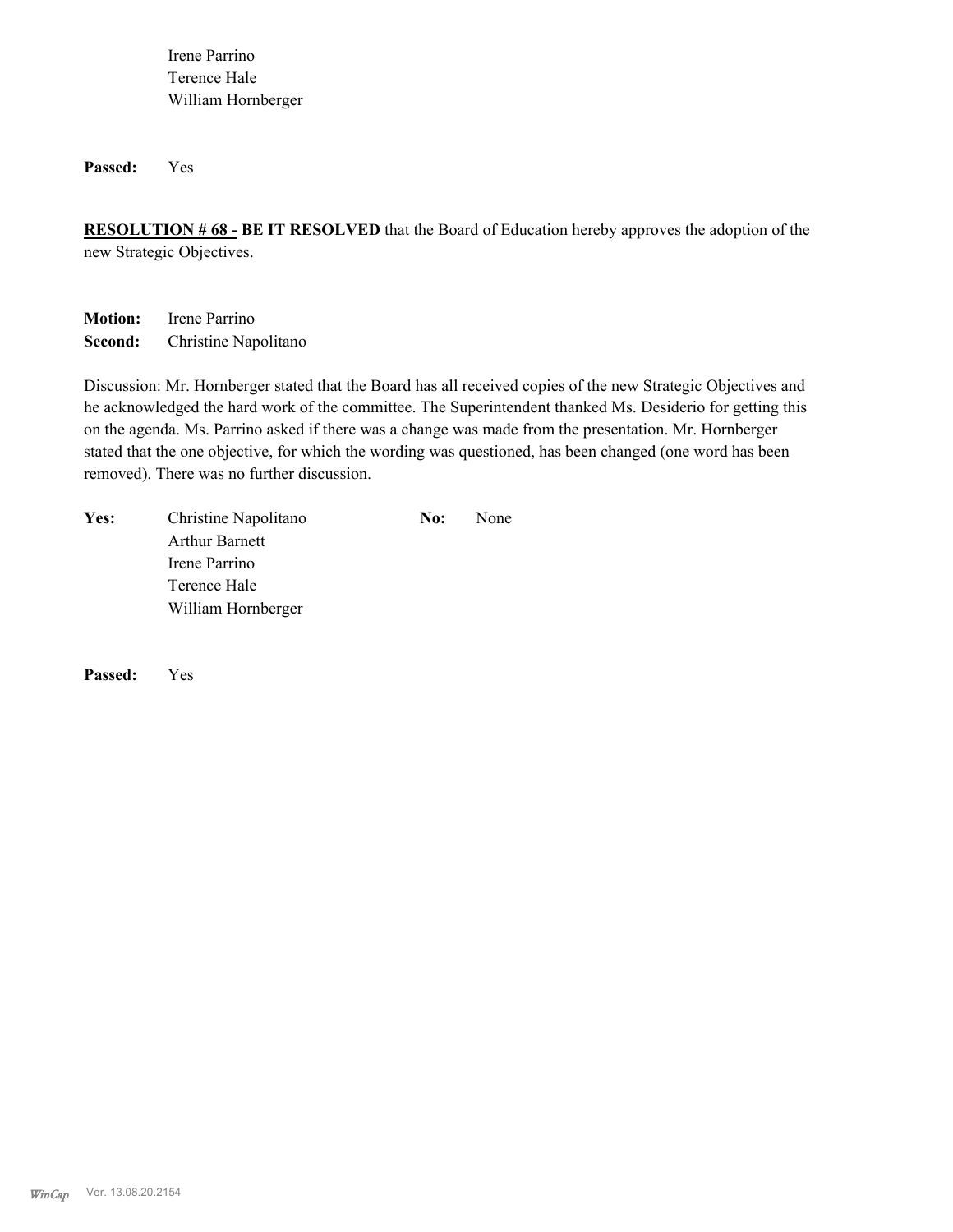### **J. Consensus Agenda**

**RESOLUTION # 69 -BE IT RESOLVED** that the Board of Education approves the consensus agenda items J.1.a. through J.6.a., as presented.

| <b>Motion:</b> | Terence Hale         |
|----------------|----------------------|
| Second:        | Christine Napolitano |

Discussion: The Superintendent stated that it is necessary to amend the Consensus Agenda item  $#$ 1.c.9. - it incorrectly lists Patricio Romero and it should list Manuel Romero. A motion was made to amend item 1.c.9 from Patricio to Manuel by Terence Hale and the motion was second by Christine Napolitano. The Board was polled and all were in agreement to amend Consensus Agenda item 1.c.9 and the motion passed.

The Board was polled to approve amended consensus agenda.

Yes: Arthur Barnett **No:** None Irene Parrino **Abstain:** Christine Napolitano

**Passed:** Yes

### 1. **Instruction**

### a. Leave(s) of Absence/Child Rearing

Terence Hale

William Hornberger

That the Board of Education grants a request to Surabhi John, for a Leave of Absence, for childrearing purposes, using accumulated sick days, starting approximately September 15, 2013 followed by an unpaid leave of absence until January 31, 2014. 1.

### Appointment(S) Sub Teacher per diem b.

The Board of Education accepts the following individual(s) as Per Diem Substitute Teacher(s) for the current school year, at a daily rate of \$100.00 per day; and retirees at a daily rate of \$125.00 per day.:

| EMPLOYEE NAME | <b>EMPLOYEE CERTIFICATION</b> |
|---------------|-------------------------------|
|               |                               |

1. Robert Giovi English Language Arts 7-12

2. Gail Jakubek Childhood Education (Grades 1-6)

- 3. Melissa Voyer PreK-6, Literacy(Birth-6)
- 4. Sherry Leibowitz (Retiree) Reading, N-6

### Appointment(S) Summer Special Education c.

That the Board of Education approves the following staff members for the Summer Special Education Program

|                | <b>POSITION</b> | <b>EMPLOYEE NAME</b> | <b>STEP</b> | <b>STIPEND</b>    |
|----------------|-----------------|----------------------|-------------|-------------------|
| $\mathbf{1}$ . | Teacher         | Greg Greer           |             | \$67.97 per hour  |
| 2.             | Teacher         | Kathryn E. Haberman  |             | \$67.97 per hour  |
| 3.             | Teacher         | Brian Zorn           |             | \$67.97 per hour  |
| $4_{\cdot}$    | Teacher         | <b>Bruce Vatske</b>  |             | \$67.97 per hour  |
| 5.             | Teacher         | Sandra M. Smith      |             | \$67.97 per hour  |
| 6.             | Teacher         | Stephen J. Mitchell  |             | $$67.97$ per hour |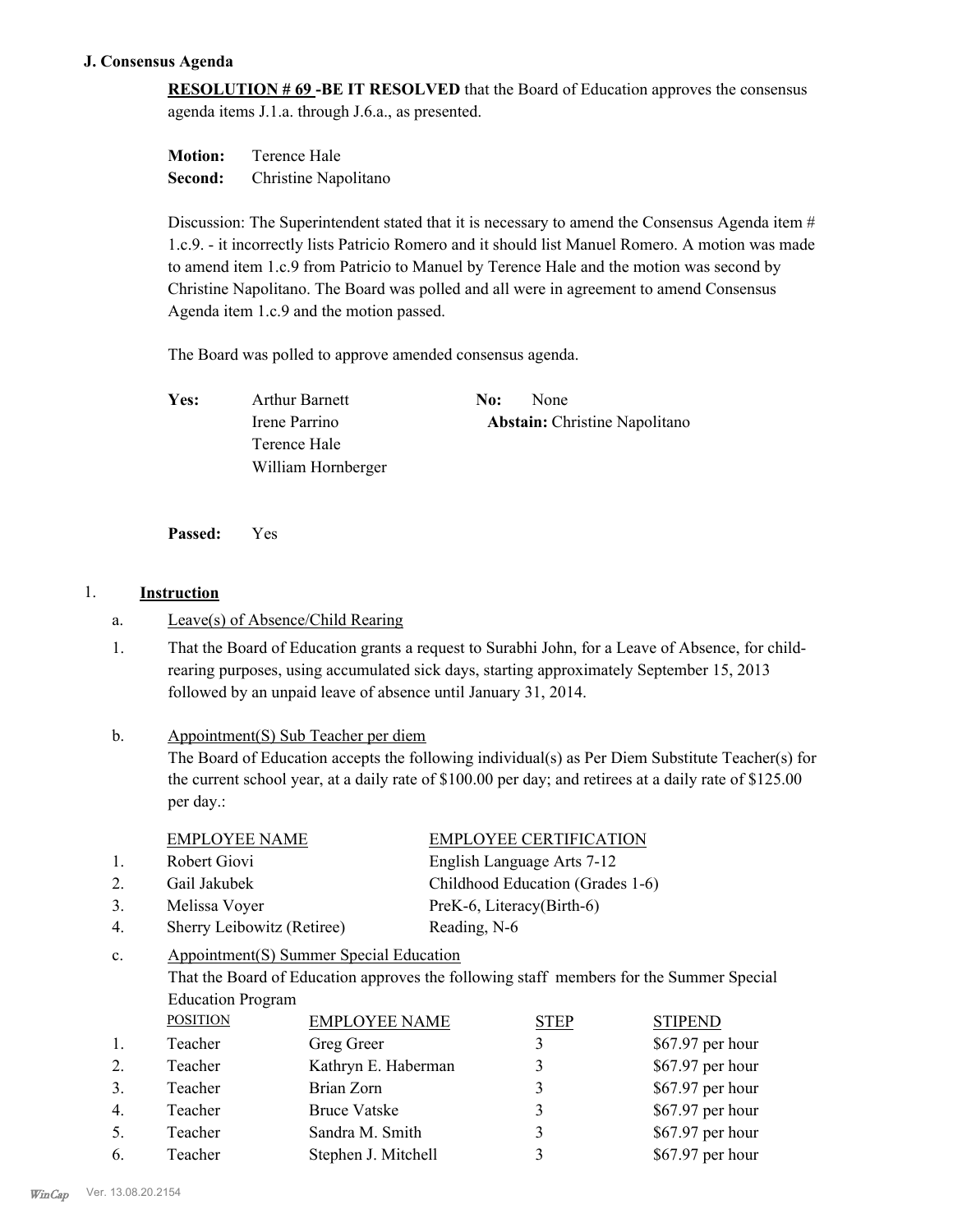|     | <b>POSITION</b>         | <b>EMPLOYEE NAME</b> | <b>STEP</b> | <b>STIPEND</b>   |
|-----|-------------------------|----------------------|-------------|------------------|
| 7.  | P.E. Teacher            | Michael Robilotto    | 3           | \$67.97 per hour |
| 8.  | <b>Computer Teacher</b> | Andrew Smith         | 3           | \$67.97 per hour |
| 9.  | Teacher                 | Christopher Friedel  | 3           | \$67.97 per hour |
| 10. | Teacher                 | Sarah Mooney         |             | \$57.85 per hour |
| 11. | Teacher                 | Jillian Vento        |             | \$57.85 per hour |
| 12. | Speech Teacher          | Diane Rodocker       | 3           | \$67.97 per hour |
| 13. | Speech Teacher          | Erica Perez-Flowers  | 2           | \$62.87 per hour |
| 14. | Speech Teacher          | Josiane Halilej      | 3           | \$67.97 per hour |
| 15. | Speech Teacher          | Lauren Reiff         | 3           | \$67.97 per hour |
| 16. | Nurse Teacher           | Donna Hasan          | 3           | \$67.97 per hour |
| 17. | Reading Teacher         | Diana Kohl           | 3           | \$67.97 per hour |
| 18. | Reading Teacher         | Joan Eisele-Cooper   | 3           | \$67.97 per hour |
| 19. | Occ. Therapist          | Tara Lynch           | 3           | \$67.97 per hour |
| 20. | Occ. Therapist          | Maureen Mekeel       |             | \$57.85 per hour |
| 21. | Occ. Therapist          | Vasilis Nomikos      | 3           | \$67.97 per hour |
| 22. | Principal               | Alfred Weidlein      | 3           | \$16,606         |
| 23. | Psychologist            | Manuel Romero        | 3           | \$67.97          |

### 2. **Instruction: Contracted**

a. That the Board of Education accepts the Special Education Services Contract for a Parentally Placed student between the Syosset School District and the Mineola UFSD for the 2012- 2013 school year.

b. That the Board of Education accepts the Related Services Contract between Extraordinary Pediatrics, P.C. and the Mineola UFSD for the 2013- 2014 school year.

c. That the Board of Education accepts the Special Education Services Contract for a Parentally Placed student between the Oceanside UFSD and the Mineola UFSD for the 2012- 2013 school year.

## 3. **Civil Service**

### a. Appointments

That the Board of Education approve the appointments of the following Summer Cleaners to begin to work effective July 8, 2013 through August 16, 2013. Salary will be \$8.00 per hour. 1.

| James Breslin       | Courtney Mulcare | Matthew DePalma  |
|---------------------|------------------|------------------|
| Christopher Farrell | Matthew Diaz     | Kyle Dunleavy    |
| Robert Dwyer        | Jacob Escobar    | James Gerstner   |
| Dominic Paggi       | Ryan Kelly       | Fredric Lang     |
| Thomas Farrell      | Michael McCabe   | Nicole Romano    |
| Pete McCormack      | Tommy Mullane    | Tim Natale       |
| Eamon O'Neill       | Mike Sullivan    | Jake Tavernite   |
| Frank Trivigno      | Jill Mullane     | Michael Waszczuk |
| Michael Giaimo      | Michael Romano   | Danny Mendes     |
| Joseph Pastore      | Brian Darmstadt  | Nick Palma       |
|                     |                  |                  |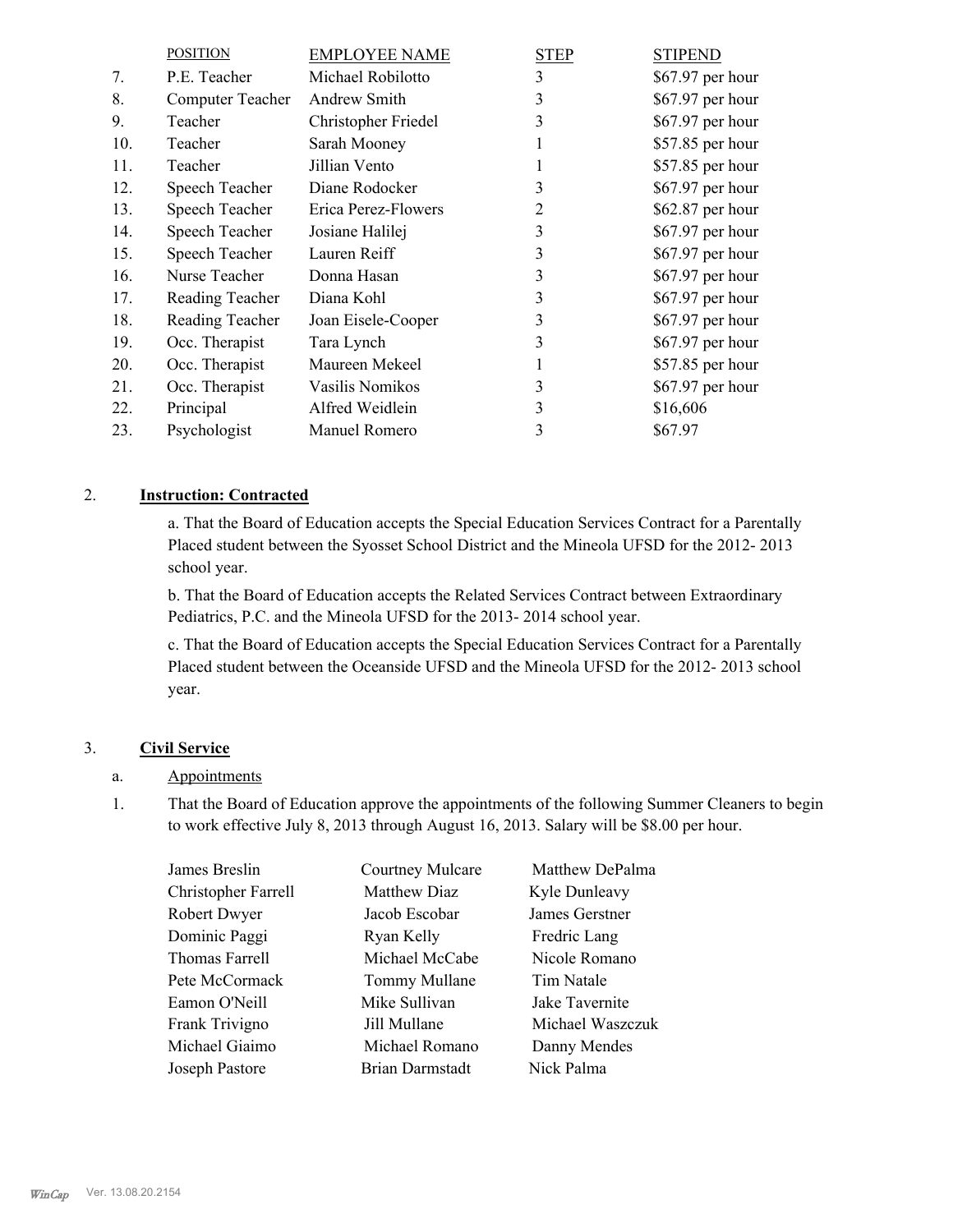- b. Leave(s) of Absence
- That the Board of Education approve a paid Medical Leave of Absence to Katherine Merendino, 12 month Principal Account Clerk in the Business Office, effective May 16, 2013. Date of return is at doctor's discretion. 1.

| $\mathbf{c}$ .   |                                                                                          | <b>Appointment(S) Summer Seasonal Appointments</b> |               |                  |  |  |
|------------------|------------------------------------------------------------------------------------------|----------------------------------------------------|---------------|------------------|--|--|
|                  | That the Board of Education approves the following staff members for the Summer Seasonal |                                                    |               |                  |  |  |
|                  |                                                                                          | Appointments for HS Mineola East:                  |               |                  |  |  |
|                  | <b>POSITION</b>                                                                          | <b>EMPLOYEE NAME</b>                               | <b>SALARY</b> | <b>EFFECTIVE</b> |  |  |
| $\mathbf{1}$ .   | Teacher Aide                                                                             | Rosina Sarno                                       | \$8.00 Hr.    | Week of          |  |  |
|                  |                                                                                          |                                                    |               | 8/26/13; 3       |  |  |
|                  |                                                                                          |                                                    |               | Days, 2          |  |  |
|                  |                                                                                          |                                                    |               | Evenings         |  |  |
| $\overline{2}$ . | Teacher Aide                                                                             | Judith Granath                                     | \$8.00 Hr.    | Week of          |  |  |
|                  |                                                                                          |                                                    |               | $8/26/13$ ; 3    |  |  |
|                  |                                                                                          |                                                    |               | Days, 2          |  |  |
|                  |                                                                                          |                                                    |               | Evenings         |  |  |
| 3.               | Teacher Aide                                                                             | Jane M. Lapin                                      | \$8.00 Hr.    | Week of          |  |  |
|                  |                                                                                          |                                                    |               | 8/26/13; 3       |  |  |
|                  |                                                                                          |                                                    |               | Days, 2          |  |  |
|                  |                                                                                          |                                                    |               | Evenings         |  |  |

### Appointment(S) Summer HS d.

That the Board of Education approves the following summer workers for the High School effective July 1, 2013 throught August 30, 2013 for HS Main Office and Guidance:

|    | <b>POSITION</b>  | <b>EMPLOYEE NAME</b> | SALARY       |
|----|------------------|----------------------|--------------|
|    | Sr. Typist Clerk | Patricia Derosa      | $$39.47$ Hr. |
| 2. | Stenographer     | Jeanne Cribbin       | \$38.24 Hr.  |

### Appointment(S) Summer Special Ed Teacher Aides e.

That the Board of Education approves the following staff members for the Summer Special Education Program:

|     | <b>POSITION</b> | <b>EMPLOYEE NAME</b>     | <b>SALARY</b> | <b>EFFECTIVE</b> |
|-----|-----------------|--------------------------|---------------|------------------|
| 1.  | Teacher Aide    | Lynn C. Clifford         | \$28.68       | 07/01/2013       |
| 2.  | Teacher Aide    | Melanie Reif             | \$22.64       | 07/01/2013       |
| 3.  | Teacher Aide    | Rosina Sarno             | \$20.81       | 07/01/2013       |
| 4.  | Teacher Aide    | Lorena Romano            | \$24.83       | 07/01/2013       |
| 5.  | Teacher Aide    | Nina Mullane             | \$16.89       | 07/01/2013       |
| 6.  | Teacher Aide    | Angela Hagan             | \$16.89       | 07/01/2013       |
| 7.  | Teacher Aide    | Kathy Polumbo            | \$20.32       | 07/01/2013       |
| 8.  | Teacher Aide    | Sara Bond                | \$32.02       | 07/01/2013       |
| 9.  | Teacher Aide    | Marilyn Pisano           | \$27.27       | 07/01/2013       |
| 10. | Teacher Aide    | <b>Annette Karlewicz</b> | \$32.02       | 07/01/2013       |
| 11. | Teacher Aide    | Marie Sallie             | \$29.30       | 07/01/2013       |
| 12. | Teacher Aide    | Barbara Miller           | \$27.27       | 07/01/2013       |
| 13. | Teacher Aide    | Donna Larose             | \$28.59       | 07/01/2013       |
| 14. | Teacher Aide    | Diane Ricciardi          | \$15.64       | 07/01/2013       |
| 15. | Teacher Aide    | Marianne Wachter         | \$19.81       | 07/01/2013       |
| 16. | Teacher Aide    | Gladys Cuzco             | \$27.26       | 07/01/2013       |
| 17. | Teacher Aide    | Jacqueline Teemsma       | \$27.89       | 07/01/2013       |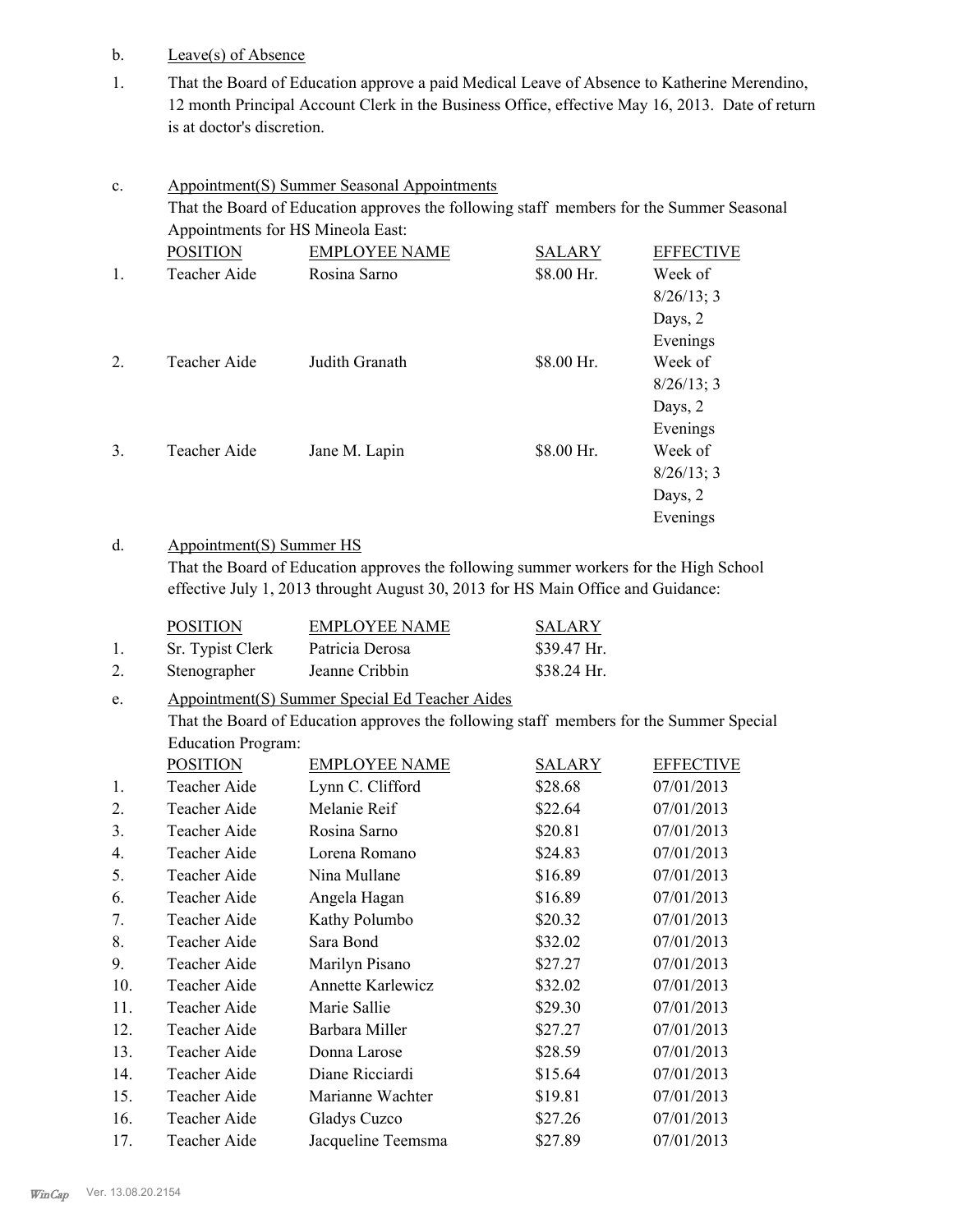|     | <b>POSITION</b>           | <b>EMPLOYEE NAME</b>                                                                           | <b>SALARY</b> | <b>EFFECTIVE</b> |
|-----|---------------------------|------------------------------------------------------------------------------------------------|---------------|------------------|
| 18. | <b>Typist Clerk</b>       | Evelyn M. Roser                                                                                | \$37.38       | 07/01/2013       |
| 19. | Teacher Aide Sub          | Nancy E. Gessner                                                                               | \$13.74       | 07/01/2013       |
| f.  |                           | Appointment(S) Summer Special Ed Teachers-In-Training                                          |               |                  |
|     |                           | That the Board of Education approves the following Teachers-In-Training for the Summer Special |               |                  |
|     | <b>Education Program:</b> |                                                                                                |               |                  |
|     | <b>POSITION</b>           | <b>EMPLOYEE NAME</b>                                                                           | <b>SALARY</b> | <b>EFFECTIVE</b> |
| 1.  | Teacher-in-               | <b>Stephen Gaffney</b>                                                                         | \$9.00        | 07/01/2013       |
|     | Training                  |                                                                                                |               |                  |
| 2.  | Teacher-in-               | <b>Emily Mooney</b>                                                                            | \$9.00        | 07/01/2013       |
|     | Training                  |                                                                                                |               |                  |
| 3.  | Teacher-in-               | Francesca Zito                                                                                 | \$9.00        | 07/01/2013       |
|     | Training                  |                                                                                                |               |                  |
| 4.  | Teacher-in-               | Kelsey A. Baumann                                                                              | \$8.75        | 07/01/2013       |
|     | Training                  |                                                                                                |               |                  |
| 5.  | Teacher-in-               | Perry Llanes                                                                                   | \$9.00        | 07/01/2013       |
|     | Training                  |                                                                                                |               |                  |
| 6.  | Teacher-in-               | Janine Miller                                                                                  | \$9.00        | 07/01/2013       |
|     | Training                  |                                                                                                |               |                  |
| 7.  | Teacher-in-               | Laura Darmstadt                                                                                | \$9.00        | 07/01/2013       |
|     | Training                  |                                                                                                |               |                  |
| 8.  | Teacher-in-               | Kelsey E. Napolitano                                                                           | \$8.75        | 07/01/2013       |
|     | Training                  |                                                                                                |               |                  |
| 9.  | Teacher-in-               | Samantha Stavish                                                                               | \$9.00        | 07/01/2013       |
|     | Training                  |                                                                                                |               |                  |
| 10. | Teacher-in-               | Daniel McAree                                                                                  | \$9.00        | 07/01/2013       |
|     | Training                  |                                                                                                |               |                  |
| 11. | Teacher-in-               | Lauren Siemann                                                                                 | \$8.50        | 07/01/2013       |
|     | Training                  |                                                                                                |               |                  |
| 12. | Teacher-in-               | Jessica-Lyn F. Barry                                                                           | \$8.50        | 07/01/2013       |
|     | Training                  |                                                                                                |               |                  |

### 4. **Business /Finance**

# a. **Treasurer's Report**

That the Board of Education accepts the Treasurer's report for the period ending April 30, 2013 and directs that it be placed on file.

### b. **Approval of Invoices and Payroll**

That the Board of Education accepts the Invoices and Payroll for the period ending May 31, 2013

| Warrant $#21$ | May 15, 2013 | \$1,483,626.60 |
|---------------|--------------|----------------|
| Warrant $#22$ | May 29, 2013 | \$131,469.59   |

**TOTAL EXPENSES \$1,615,096.19**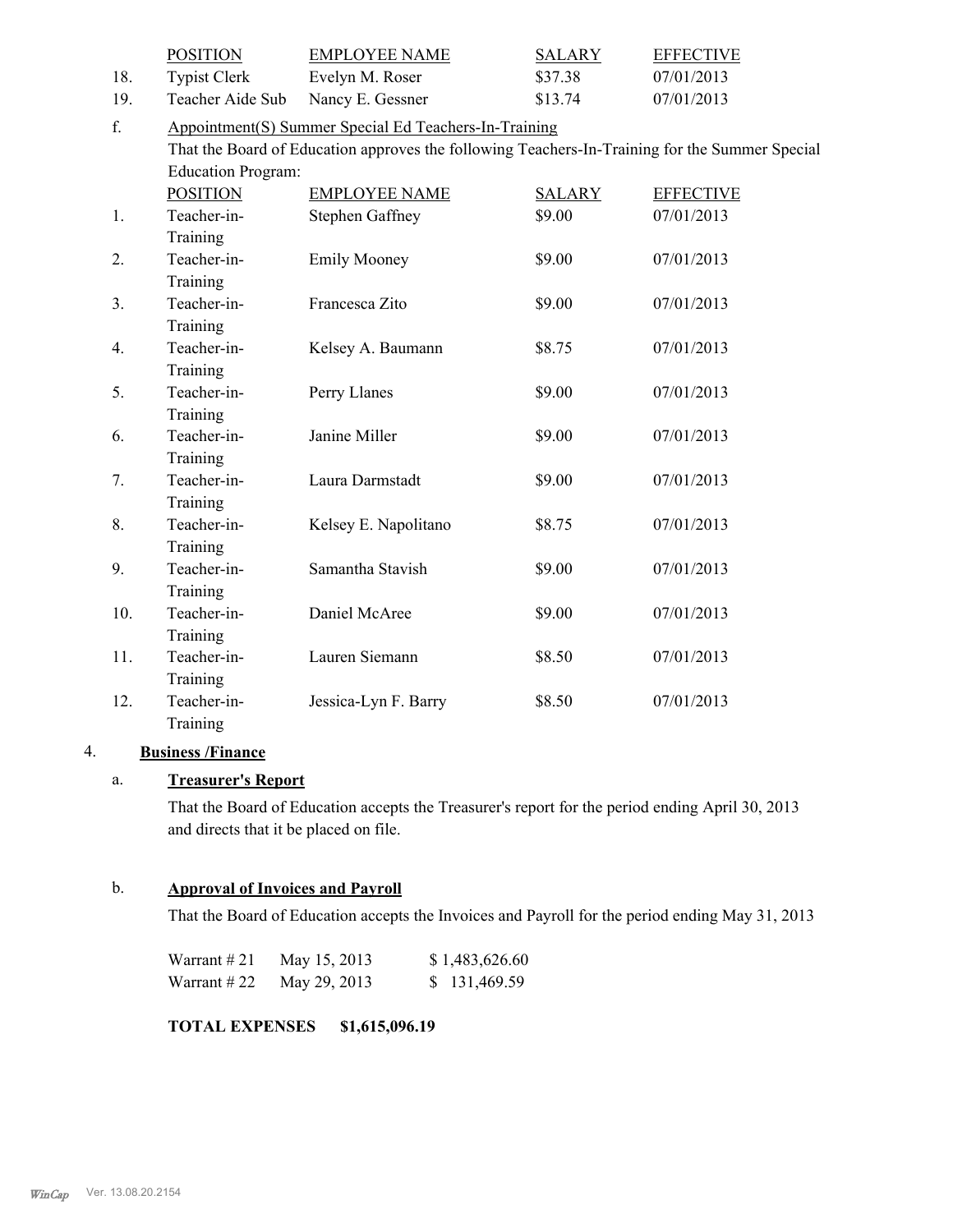## PAYROLL # 21 & # 22

| General | \$4,081,896.58 |
|---------|----------------|
| F Fund  | \$71,375.21    |

## **TOTAL PAYROLL \$4,153,271.79**

### c. **Budget Appropriation Adjustment**

1. That the Board of Education approves the following budget transfer for \$24,000.00 from Budget code: 1620.445.00.0000 to Budget code: 1621.418.00.7899, monies to be moved from Water Use Fee to Building Repairs for numerous one-time expenses in 2012-13.

### 5. **Business/Finance: Contract Approvals**

a. That the Board of Education approves a Health Contract, providing health services for Mineola resident children attending non-public school, between the Mineola UFSD and Garden City UFSD for the 2012- 2013 school year.

b. That the Board of Education approves a Health Contract, providing health services for Mineola resident children attending non-public school, between the Mineola UFSD and New Hyde Park-Garden City Park UFSD for the 2012- 2013 school year.

c. That the Board of Education approves a Health Contract, providing health services for Mineola resident children attending non-public school, between the Mineola UFSD and Manhasset UFSD for the 2012- 2013 school year.

### 6. **Business/Finance: Bids**

a.That the Board of Education approves the following contracts for Out of District Transportation for the 2013-2014 school year:

| Vendor               | <b>School</b>              | Amount   |
|----------------------|----------------------------|----------|
| <b>ACME</b>          | Valley Stream Christian    | \$3,760  |
| <b>First Student</b> | Children's Learning Center | \$16,000 |
|                      | (Student and Matron)       |          |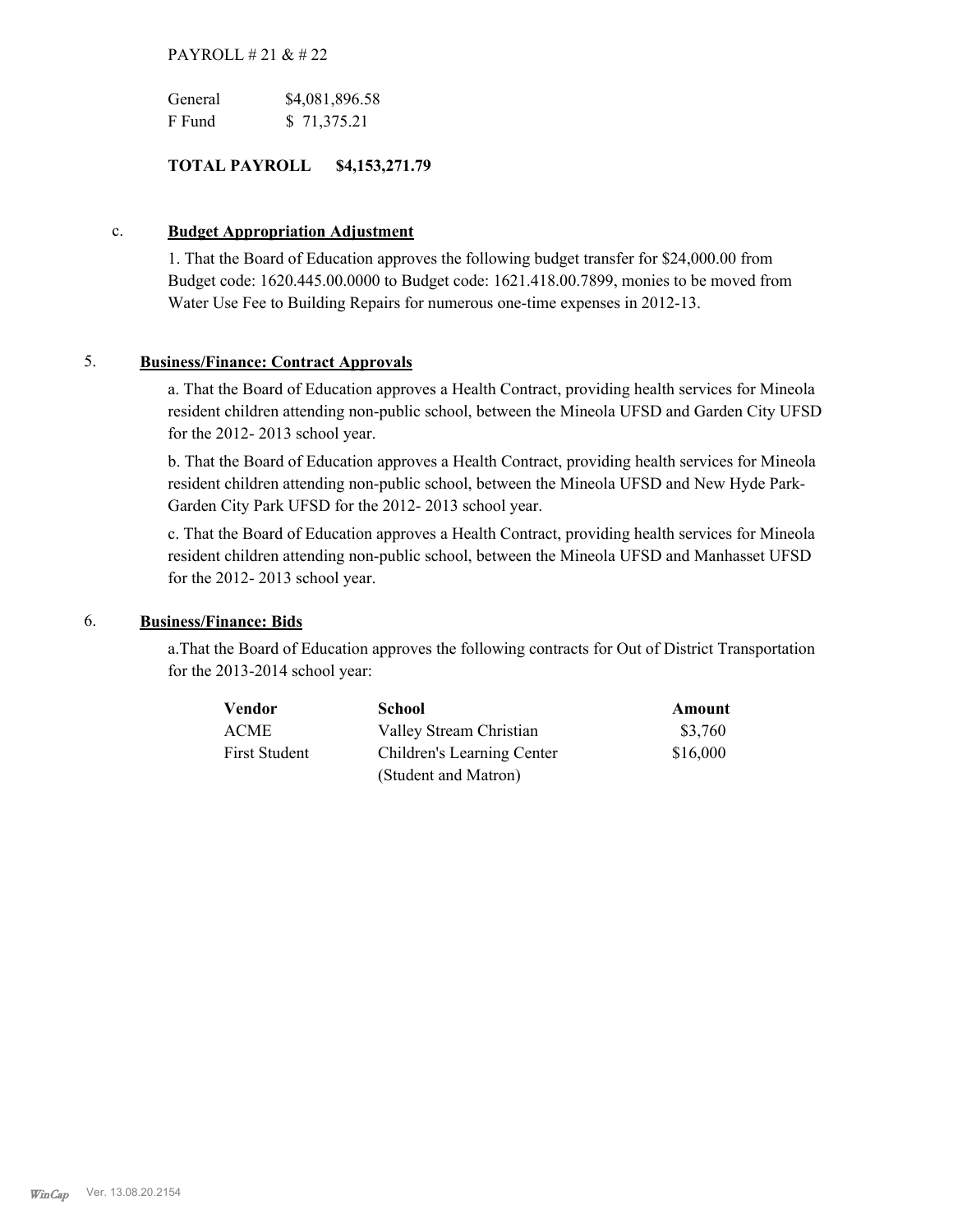## **Stipulation of Settlement**

**RESOLUTION # 70- BE IT RESOLVED** that the Board of Education hereby approves and authorizes the Board President and the Superintendent of Schools to sign a stipulation of settlement with an employee whose identity has been made known to the Board in Executive Session, and authorizes the Superintendent to take the steps necessary to implement the terms of said agreement.

| <b>Motion:</b><br>Second: | Christine Napolitano<br>Terence Hale                                                                        |                                                                                                           |
|---------------------------|-------------------------------------------------------------------------------------------------------------|-----------------------------------------------------------------------------------------------------------|
| <b>Motion:</b><br>Second: | <b>Arthur Barnett</b><br>Terence Hale                                                                       | Discussion: At 8:20pm, a motion was made to go into Executive Session to discuss the Walk-On agenda item. |
| Yes:                      | Christine Napolitano<br>No:<br><b>Arthur Barnett</b><br>Irene Parrino<br>Terence Hale<br>William Hornberger | None                                                                                                      |

**Passed:** Yes

At 8:40pm, a **motion** was made by Terence Hale to return from Executive Session to the regular agenda and was **second by** Christine Napolitano. The Board was polled and all were in agreement and the motion passed.

The Board had no further discussion of the Walk-on Agenda and Mr. Hornberger asked the District Clerk to poll the Board on Resolution # 70.

| Yes: | Christine Napolitano  | No: | None |
|------|-----------------------|-----|------|
|      | <b>Arthur Barnett</b> |     |      |
|      | Irene Parrino         |     |      |
|      | Terence Hale          |     |      |
|      | William Hornberger    |     |      |
|      |                       |     |      |

**Passed:** Yes

Walk-On Agenda item Resolution # 70 passed.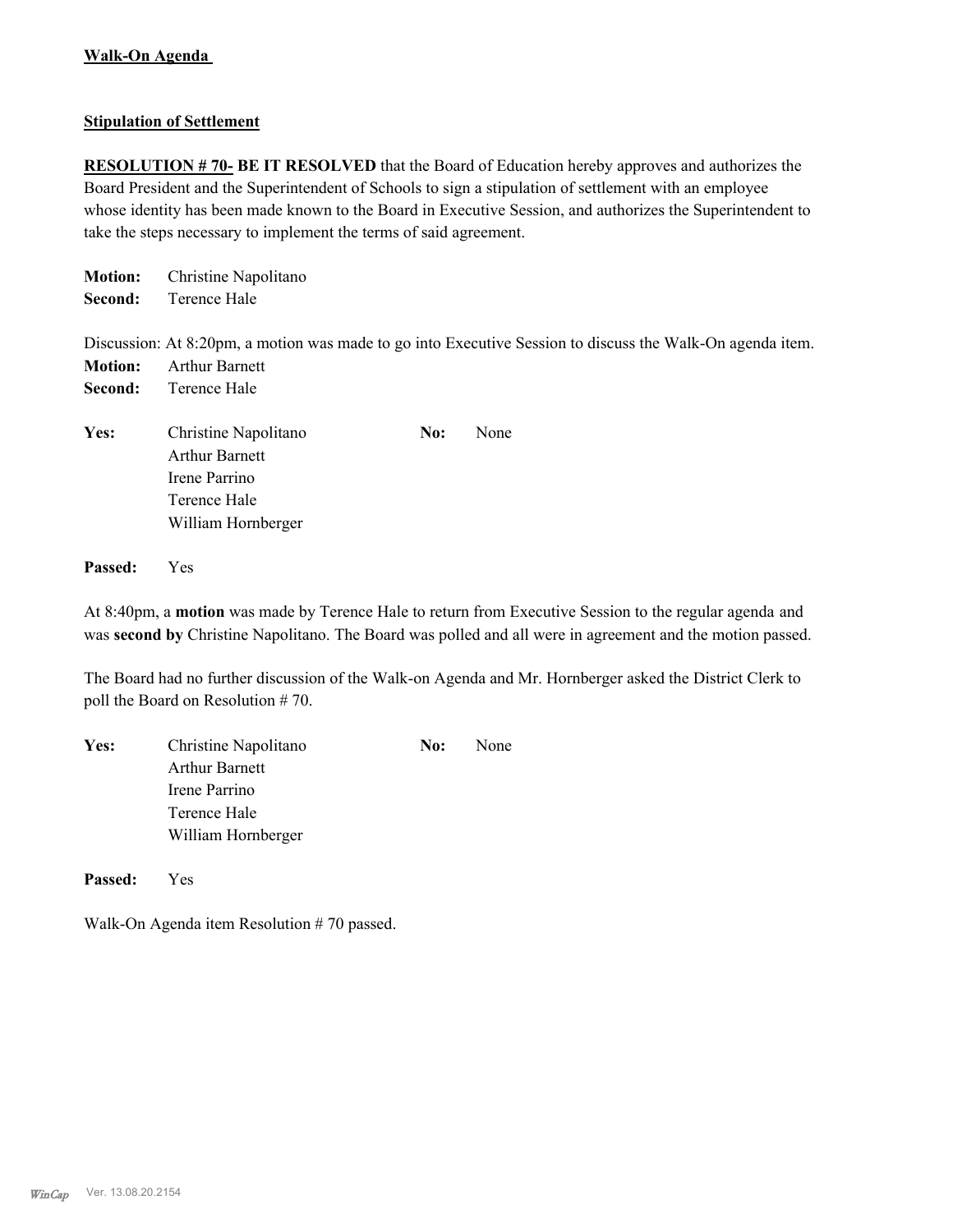### **K. Superintendent Reports/Presentations**

Superintendent of Schools' Reports for 6/20/13 Presentations:

### Superintendent's Comments:

There were no addititional comments by the Superintendent this evening.

### **L. Public Comments**

Mr. Hornberger opened the floor to public comments. A parent/resident asked the Superintendent about the 6th grade art and the Superintendent stated that the decision is not final. He stated that the schedules are being looked at and Mr. Hornberger requested that the Superintendent keep the Board informed on the status of art. The parent also asked if there are any plans to change the 5th grade curriculum to a Middle School curriculum and the Superintendent stated not at this time but it is possible in the future. The next speaker was a parent/resident and he made a statement on behalf of his family, who is involved in the email which is at the center of the of Ms. Parrino's legal petition. He stated his reason for speaking was to ask for an apology. At the end of his statement, Mr. Hale got up and extended his apology to the parent. The final speaker was a parent /resident who was the mother of the child from the email. She expressed her anger at the situation and how it was handled and she stated that people are accountable for their words. There were no further comments.

### **M. Executive Session Time: 9:00 p.m.**

At 9:00pm, a motion was made to go into Executive Session to discuss the Superintendent evaluation.

| <b>Motion:</b> | <b>Arthur Barnett</b>                                                                                |     |      |  |  |
|----------------|------------------------------------------------------------------------------------------------------|-----|------|--|--|
| Second:        | Christine Napolitano                                                                                 |     |      |  |  |
| Yes:           | Christine Napolitano<br><b>Arthur Barnett</b><br>Irene Parrino<br>Terence Hale<br>William Hornberger | No: | None |  |  |
|                |                                                                                                      |     |      |  |  |

**Passed:** Yes